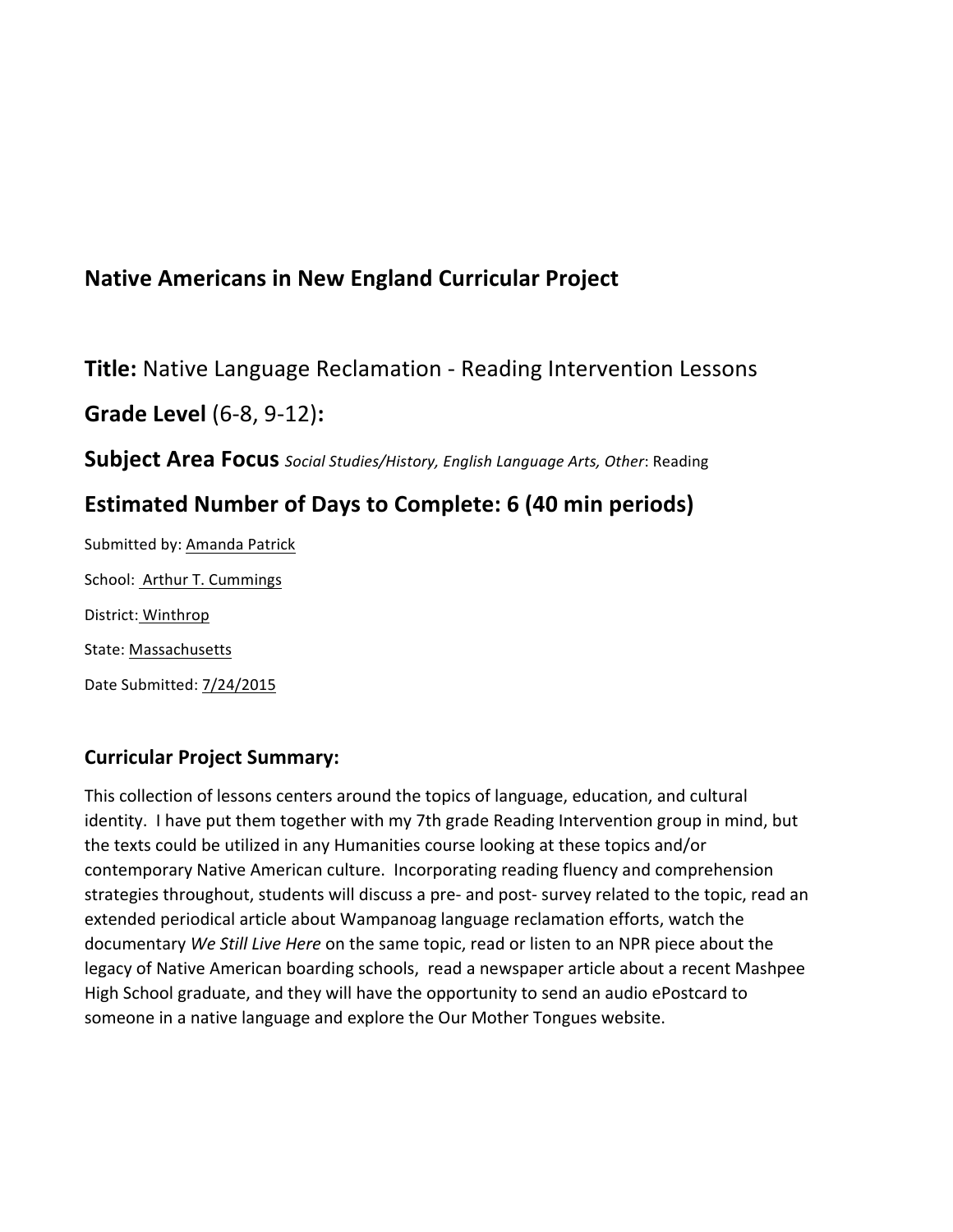# Desired Results/Objectives

# **1. Essential'Question:'**

-How does language affect identity?

# **2. Objectives:'**

# **Students'will'know…**

-Vocabulary central to comprehending each text will be selected and pre-taught if meaning cannot be determined from context. Strong Tier Two words could be added to the class word wall and used in recursive vocabulary activities during the year to allow for multiple exposures.

# **Students'will'understand…**

-that Native Americans are still present in New England

-that great effort is being put into reclaiming native languages across the country

-that Native American languages declined in the past due to many factors including concerted efforts by the US government to suppress them

## Students will be able to...

-apply taught phonics concepts to decode unfamiliar words in context

-read aloud with fluency paying attention to punctuation and phrasing

-monitor comprehension by answering student-generated questions and confirming predictions

-determine the meaning of unfamiliar words using context clues and morphological knowledge

**3. Curriculum Standards (National, State, Local):** I am listing Common Core *Anchor* Standards for Reading since these texts could be used with different grade levels.

## CCSS.ELA-Literacy.CCRA.R.1

Read closely to determine what the text says explicitly and to make logical inferences from it; cite specific textual evidence when writing or speaking to support conclusions drawn from the text.

## CCSS.ELA-Literacy.CCRA.R.2

Determine central ideas or themes of a text and analyze their development; summarize the key supporting details and ideas.

## CCSS.ELA-Literacy.CCRA.R.4

Interpret words and phrases as they are used in a text, including determining technical, connotative, and figurative meanings, and analyze how specific word choices shape meaning or tone.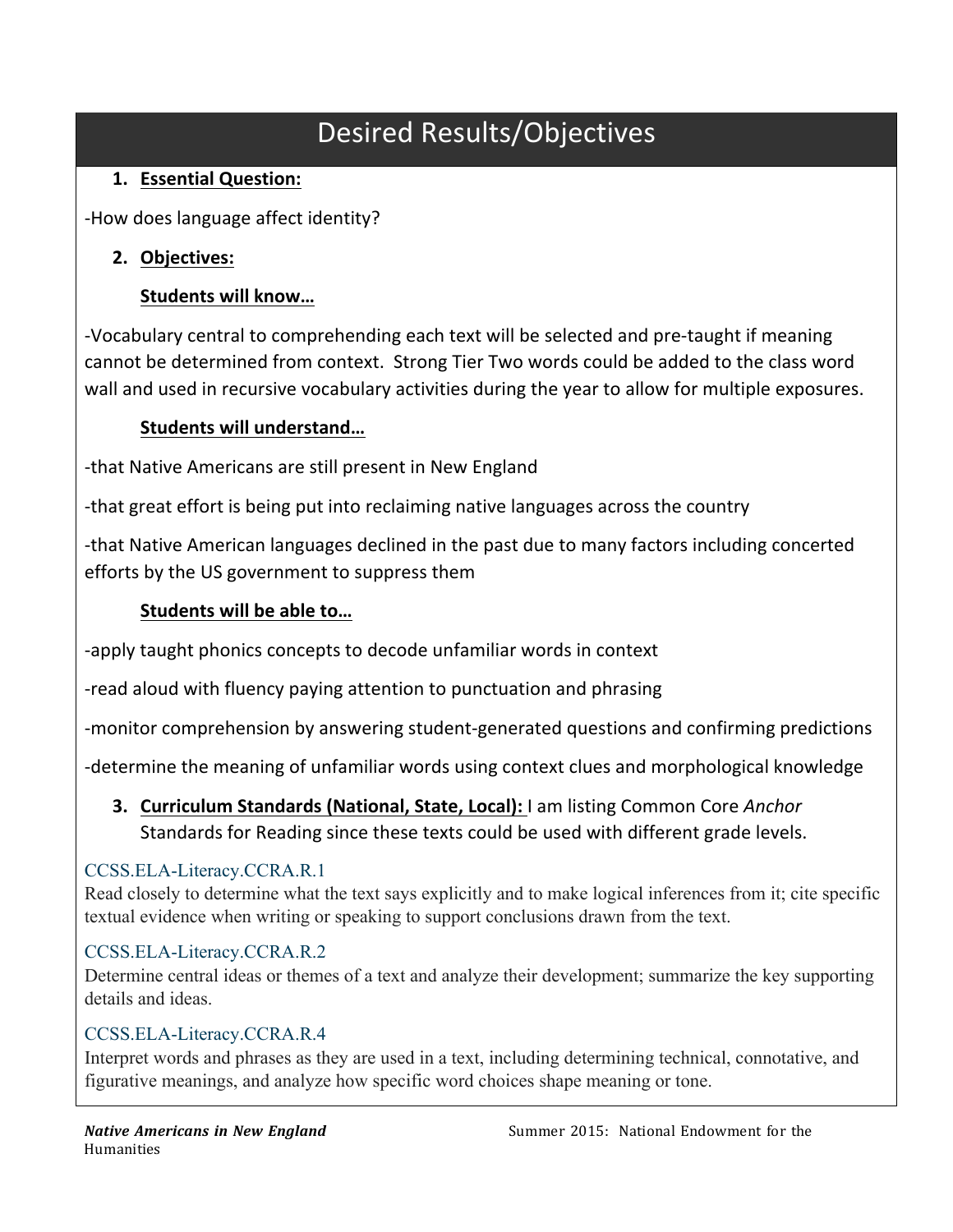## CCSS.ELA-Literacy.CCRA.R.5

Analyze the structure of texts, including how specific sentences, paragraphs, and larger portions of the text (e.g., a section, chapter, scene, or stanza) relate to each other and the whole

## **4. Transfer'Goal:'**

Become an increasingly proficient reader and foster an appreciation for literacy as a tool.

# Assessment/Evidence

### Performance Task or Assessment used to gauge student learning:

There will be "before," "during," and "after" reading activities each day to support and monitor comprehension. Teacher questioning is woven throughout oral reading to check students' understanding of text structure, morphological concepts, ability to use context clues, etc. The act of oral reading itself can be used as an assessment of students' fluency and ability to apply taught phonics concepts. Students will also complete a pre- and post-survey to gauge whether or not their thinking around native people in New England, language, and identity is affected by our readings.

### **Pre-Assessment:**

#### **Student Survey:**

#### What do you think? Circle one choice for each survey question and be prepared to discuss your answers.

| 1. Do you know the names of any specific Native American tribes?              | YES.       | No. | Not Sure |
|-------------------------------------------------------------------------------|------------|-----|----------|
| 2. Do you know the name of any Native American tribe from New England?        | <b>YES</b> | No. | Not Sure |
| 3. Do Native Americans still live in New England?                             | <b>YES</b> | No. | Not Sure |
| 4. Are there Indian reservations in Massachusetts?                            | <b>YES</b> | No  | Not Sure |
| 5. Can a language die?                                                        | <b>YES</b> | No  | Not Sure |
| 6. Is it possible for a culture to survive without its language?              | <b>YES</b> | No  | Not Sure |
| 7. Do you think it would be possible to bring a "dead" language back to life? | <b>YES</b> | No. | Not Sure |
| 8. Is it important for people to learn more than one language?                | <b>YES</b> | No. | Not Sure |

#### **Formative Assessment:**

-Student responses to teacher questions during oral reading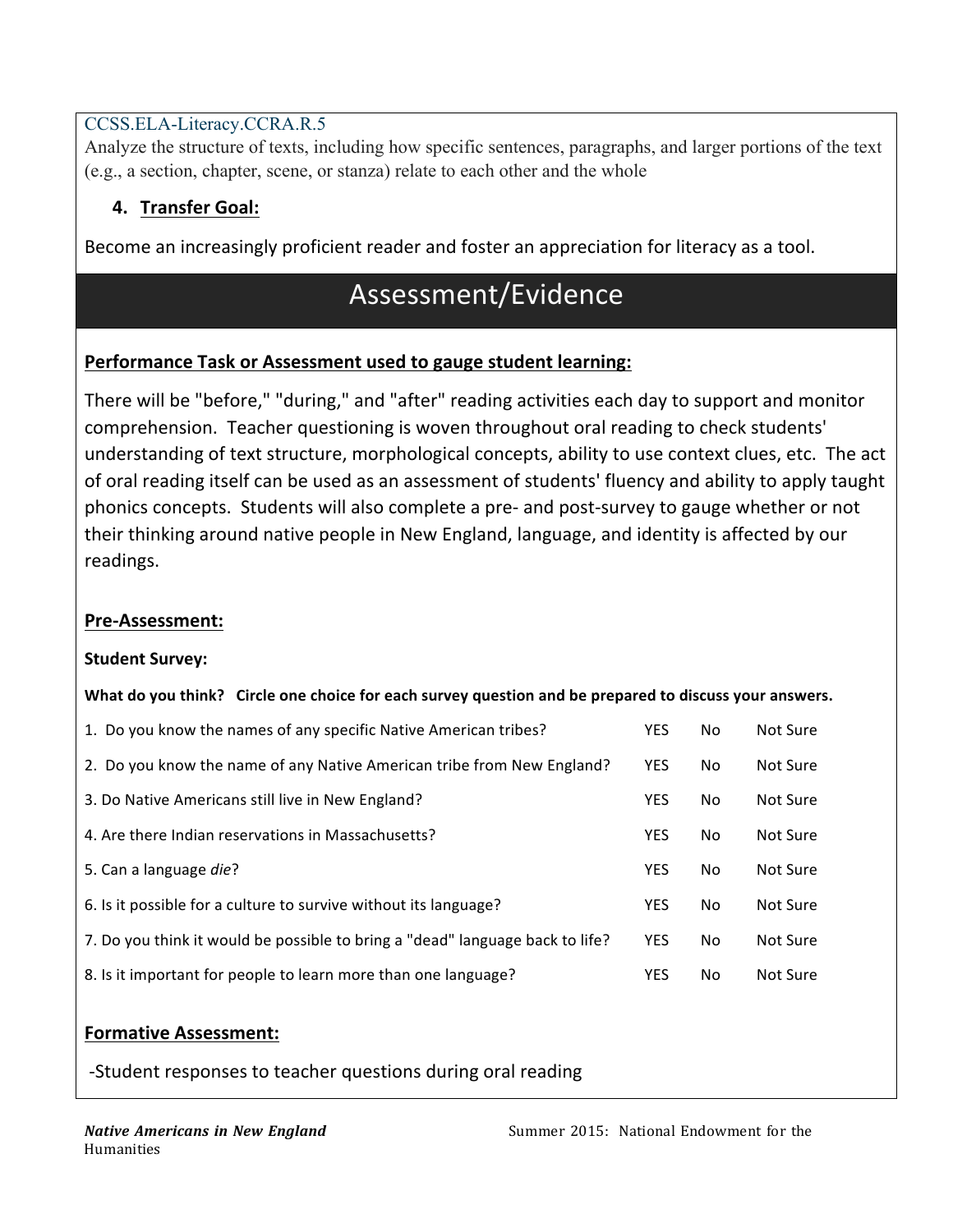-Students' application of taught concepts while reading aloud (phonics, punctuation, etc.)

## **Other Assessment Evidence:**

-"Quick Writes" after reading.

-Students will complete the same survey shown above as the "pre-assessment" as a "postassessment" so that they (and I) can gauge how their thinking has been affected by our reading.

# Learning Plan

## Lesson Summaries:

**Lesson 1:** Students will discuss their responses to a survey related to their conceptions of Native Americans and language, view the trailer for *We Still Live Here*, and read an extended periodical article about'Wampanoag'language'reclamation'efforts.''**(2'Days)**

**Lesson 2:** Students will watch and discuss the film, We Still Live Here, about Wampanoag language reclamation'efforts and an accompanying video clip in which some of the film's subjects' speak about their'racial'and'ethnic'identities*.* **(2'Days)**

**Lesson 3:** Students will read or listen to an NPR piece on the legacy of Native American boarding schools and watch a video clip of Vicky Becker and her grandson. Becker is part of the generation of Navajo people who were not permitted to speak their native language in school and now her grandson is being raised'to'speak'the'language. **(1'Day)**

Lesson 4: Students will read a *Boston Globe* article about a recent Mashpee High School grad who was the first to fulfill the school's language requirement by studying Wopânâak and delivered a blessing in Wopânâak at graduation. They will also have the opportunity to explore the Our Mother Tongues website and send an ePostcard in a native language after completing the post-survey and "Quick Write." **(1'Day)**

## Learning Activity Details:

**LESSON'1'**

**Materials: Student Survey found above under "Pre-Assessment"** 

**We Still Live Here trailer found at:** http://www.makepeaceproductions.com/video-wamp-trailer.html

"The Long-Dead Native Language Wopânâak is Revived" found at: http://www.yankeemagazine.com/article/features/wampanoag-language/7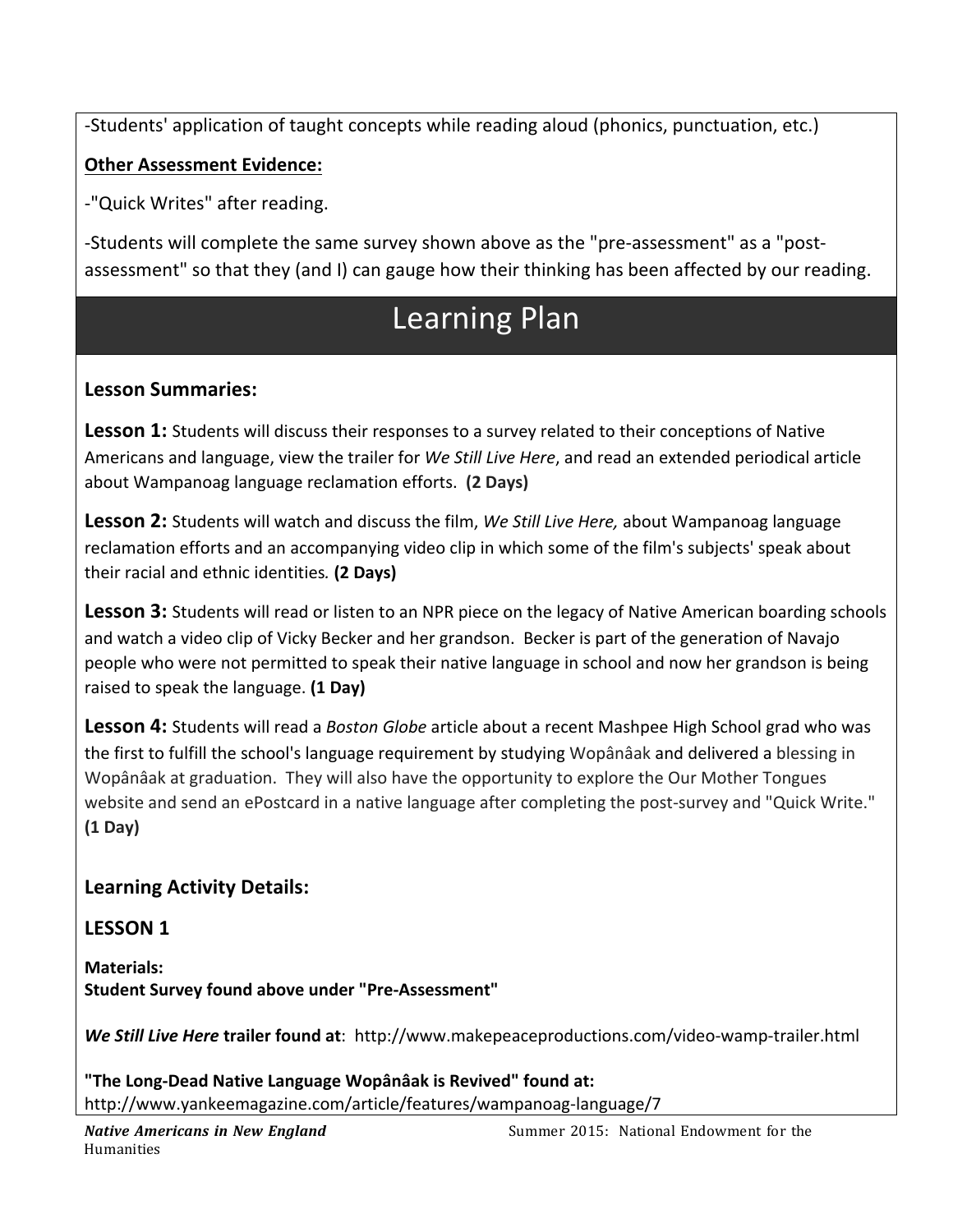**Instructional Tips/Strategies/Suggestions:** Teachers can decide whether to read texts aloud or silently in class. Since my primary focus is reading *intervention* and building students' reading *fluency*, we read all texts aloud. I choose individuals to read seemingly at random and vary the length of time that students read in order to hopefully prevent students from "spacing out" when it is not their turn to read. I also take a turn in order to model fluent reading for students and to help re-focus the group's comprehension after a particularly struggling reader. Humanities teachers might also certainly choose to assign these readings for homework if the act of reading is not their particular teaching focus.

**Essential Question:** How does language affect identity?

# **Lesson 1 Details (2 Days)**

## **Lesson'Opening/Before'Reading**: **(Day 1)**

-Have students complete survey and discuss answers. -Watch film trailer to pique student interest in topic. 1View'map'of'southern'New'England'pointing'out'Mashpee'on'Cape'Cod'and'Martha's'Vineyard. -Pass out article. List students' questions and predictions on the board based on the article's title, pictures, captions, and/or subheadings to set purpose for reading. -Pre-teach important vocabulary if meaning cannot be determined from context.

## **During'Reading: (Split'between'Days'1'and'2)**

Monitor comprehension by revisiting student questions/predictions and weave teacher-generated questions throughout concerning text structure, word meaning, key ideas and details, etc.

## Lesson Closing/After Reading: (Day 2)

Have students complete a "3, 2, 1 Quick Write" (three interesting details/facts they learned from the text, two new or important words from the text, and one question they still have about the topic).

# **LESSON'2'**

**Materials:** *We Still Live Here* film available to rent/purchase at: https://makepeace.vhx.tv/browse/packages/we-still-live-here-as-nutayunean

"Are You An Indian?" video clip found at: http://itvs.org/films/we-still-live-here

**Instructional Tips/Strategies/Suggestions:** Possible discussion questions for the film are listed under the "Lesson Closing" section, but teachers may wish to go over questions *before* viewing the film and have students take notes while watching. Also, the "Are You An Indian?" video clip could be useful to watch if students have questions related to racial appearances in the film.

**Essential Question:** How does language affect identity?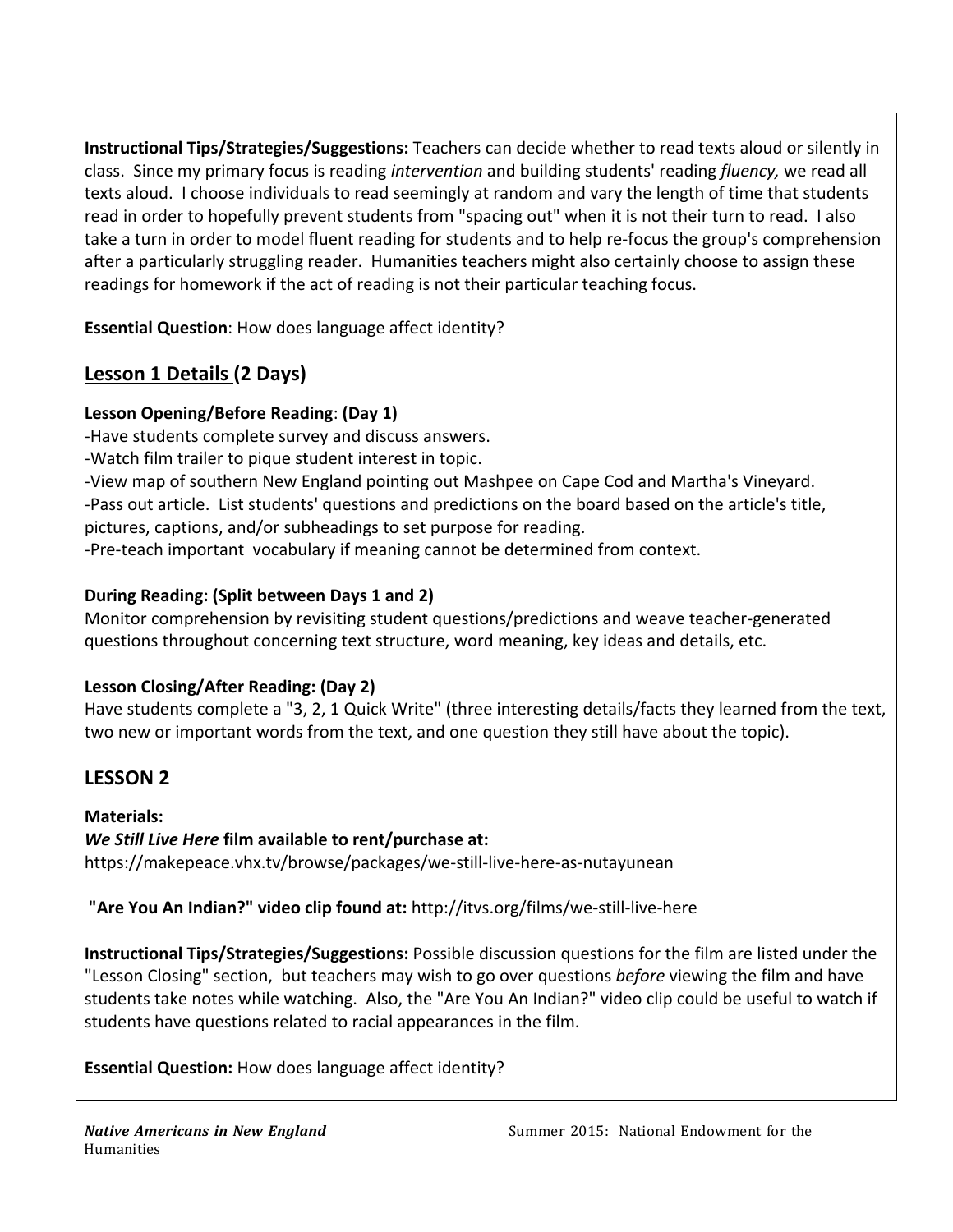## **Lesson 2 Details (2'Day)**

### **Lesson'Opening/Before'Viewing: (Day'1)**

Share "Quick Write" responses from previous class since today's film is about the same topic.

### During the Lesson: (Split between Day 1 and 2)

Watch We Still Live Here. Teacher can pause film along the way to discuss/point out answers to students' "Quick Write" questions if they are addressed by the film. Teacher can also provide students with the discussion questions listed below so that students can keep them in mind while viewing.

#### Lesson Closing/After Viewing: (Day 2)

Lead discussion prompting students to support their answers. Possible questions: -Why is it important to be able to speak, read, AND write fluently in your native language? -What about a second language?

-Why is speaking Wopânâak so important to the Wampanoag people in the film?

-Do you think it is fair for parents to expect their children to carry on a language? Why or why not? 1Were'you'surprised'by'the'way'any'of'the'people'in'the'film'looked?'**(Follow'with'"Are'You'An'Indian?"'** video clip.)

## **LESSON'3'**

#### **Materials/Resources'Tools:**

"American Indian Boarding Schools Haunt Many" found at: http://www.npr.org/templates/story/story.php?storyId=16516865

## **Vicky Becker video clip found at:**

http://ourmothertongues.org/language/Navajo/8#!prettyPhoto

Instructional Tips/Strategies/Suggestions: If it wasn't made clear during the previous lessons, point out that Wopânâak is not the only native language currently being reclaimed (teachers could show students' the native languages map from the Our Mother Tongues website listed under Lesson 4). Make sure to explicitly point out the link between today's topic (Indian boarding schools) and the decline of native languages across the continent.

**Essential Question:** How does language affect identity?

# **Lesson 3 Details (1 Day)**

## Lesson Opening/Before Reading:

1Explain'that today's'reading'will'illustrate'one'reason'why'so'many'native'languages'have'declined'across' the continent.

-Pass out article. List students' questions and predictions on the board based on the article's title, pictures, captions, and/or subheadings to set purpose for reading.

-Pre-teach important vocabulary if meaning cannot be determined from context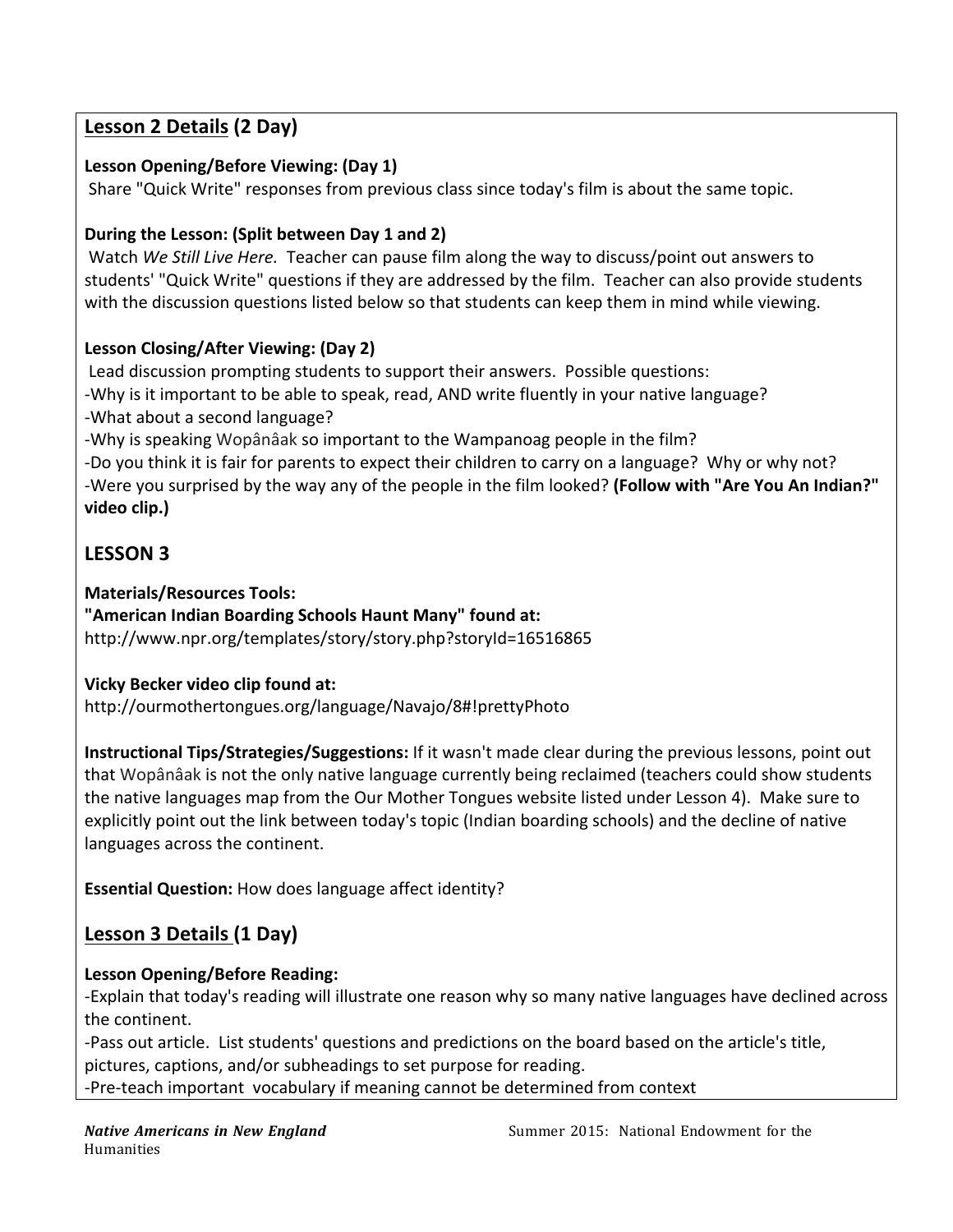### **During Reading:**

Monitor comprehension by revisiting student questions/predictions and weave teacher-generated questions throughout concerning text structure, word meaning, key ideas and details, etc.

### Lesson Closing/After Reading:

-Have students complete a "3, 2, 1 Quick Write" (three interesting details/facts they learned from the text or video, two new or important words from the text, and one question they still have about the topic). -Share responses.

-Time permitting, watch Vicky Becker video clip - possible discussion question: Why do you think it is so important to Vicky Becker that her grandson learn Navajo?

## **LESSON'4'**

### **Materials/Resources'Tools:**

### "Mashpee grads blessed by Wampanoag teen" found at:

https://www.bostonglobe.com/metro/2013/06/08/mashpee-wampanoag-graduate-delivers-blessingonce-lost-language/CHmuZ8GvHNJa87XvKdglMO/story.html

### Student Survey found above under "Pre-Assessment" (now serving as a post-assessment)

**Our'Mother'Tongues'website including'ePostcard'feature'found'at:** http://www.ourmothertongues.org/postcard.aspx

**Instructional'Tips/Strategies/Suggestions:** See Lesson'1.

**Essential Question:** How does language affect identity?

## **Lesson 4 Details (1 Day)**

#### Lesson Opening/Before Reading:

-Possible hook question for my middle school students - explain that students are usually required to study 2-3 years of a foreign language to graduate from high school and ask what languages they would like to study? Explain that today's reading is about a teenager studying Wopânâak.

-Pass out article. List students' questions and predictions on the board based on the article's title, pictures, captions, and/or subheadings to set purpose for reading.

-Pre-teach important vocabulary if meaning cannot be determined from context.

## **During Reading:**

Monitor comprehension by revisiting student questions/predictions and weave teacher-generated questions throughout concerning text structure, word meaning, key ideas and details, etc.

Lesson Closing/After Reading: -Have students complete a timed "Quick Write" - Prompt: write for 2 minutes in response to the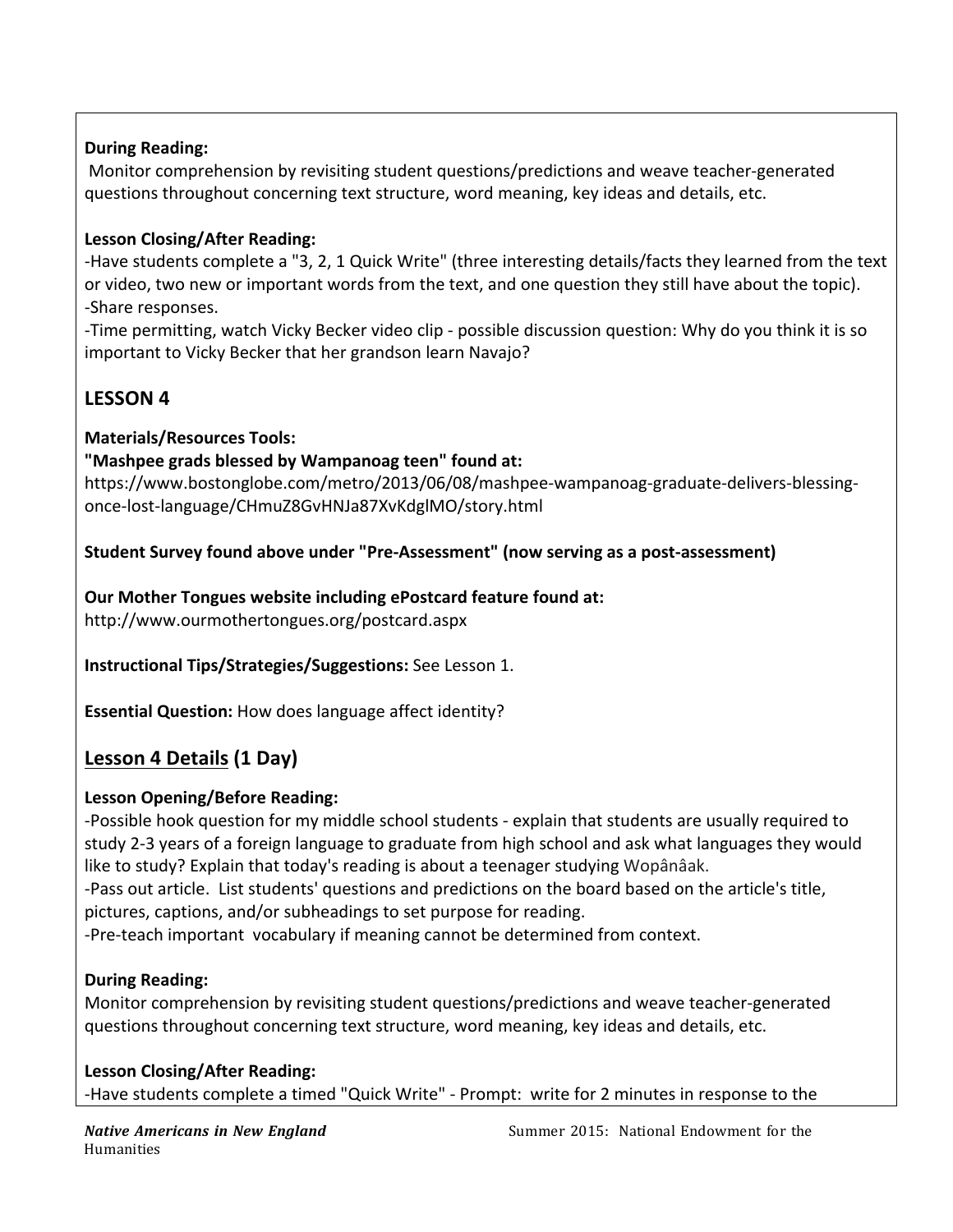essential question using examples from anything we read/viewed this past week. -Ask for volunteers to share their writing or have students share in pairs, etc. -Have students complete the post-survey.

Possible Extension Activity (in class or at home): Students can send a native language ePostcard from the Our'Mother Tongues' website and explore the site including a native language map and many audio/video' features.

# Materials and Sources Used

What primary source(s) is/are being used (full citation)? Please annotate each source. What secondary sources are being used (full citation)? Please annotate each source.

**This'is'a'contemporary'subject,'so'individuals'may have'different'opinions'as'to'whether'these'sources'** are primary or secondary sources. All articles and videos include interviews with contemporary native **people.**

- Adams, Dan.''Mashpee Grads Blessed by Wampanoag Teen.'' Boston Globe. Boston Globe Media Partners LLC, 9 June 2013. Web. 7 July 2015. <https://www.bostonglobe.com/metro/2013/06/08/mashpeewampanoag-graduate-delivers-blessing-once-lost-language/CHmuZ8GvHNJa87XvKdglMO/ story.html>.
- Annotation: A *Boston Globe* article profiling the first Mashpee High School graduate to fulfill his language requirement by studying Wopânâak with Jessie Little Doe Baird and the Wampanoag Language Reclamation Project.
- *Are You An Indian?* Online video clip. *ITVS*. Independent Television Service, Inc., n.d. Web. 7 July 2015. <http://itvs.org/films/we-still-live-here>.
- **Annotation:** A video clip accompanying the documentary film *We Still Live Here: Âs Nutayuneân.* In this short clip, interview subjects from the film speak about their racial identities and the experience of'their'Indian'identity'being'questioned'because'of'their'physical'appearance.
- Bear, Charla. "American Indian Boarding Schools Haunt Many." NPR. National Public Radio, 12 May 2008. Web. 7 July 2015. <http://www.npr.org/templates/story/story.php?storyId=16516865>.
- Annotation: This article is the text version of a National Public Radio segment on the legacy of Indian Boarding Schools. The piece includes interviews with adults who attended the schools as children.
- Shatwell, Justin. "The Long-Dead Native Language Wopânâak is Revived." Yankee Magazine. Yankee Publishing, Inc., Nov. 2012. Web. 7 July 2015. <http://www.yankeemagazine.com/article/ features/wampanoag-language/7>.